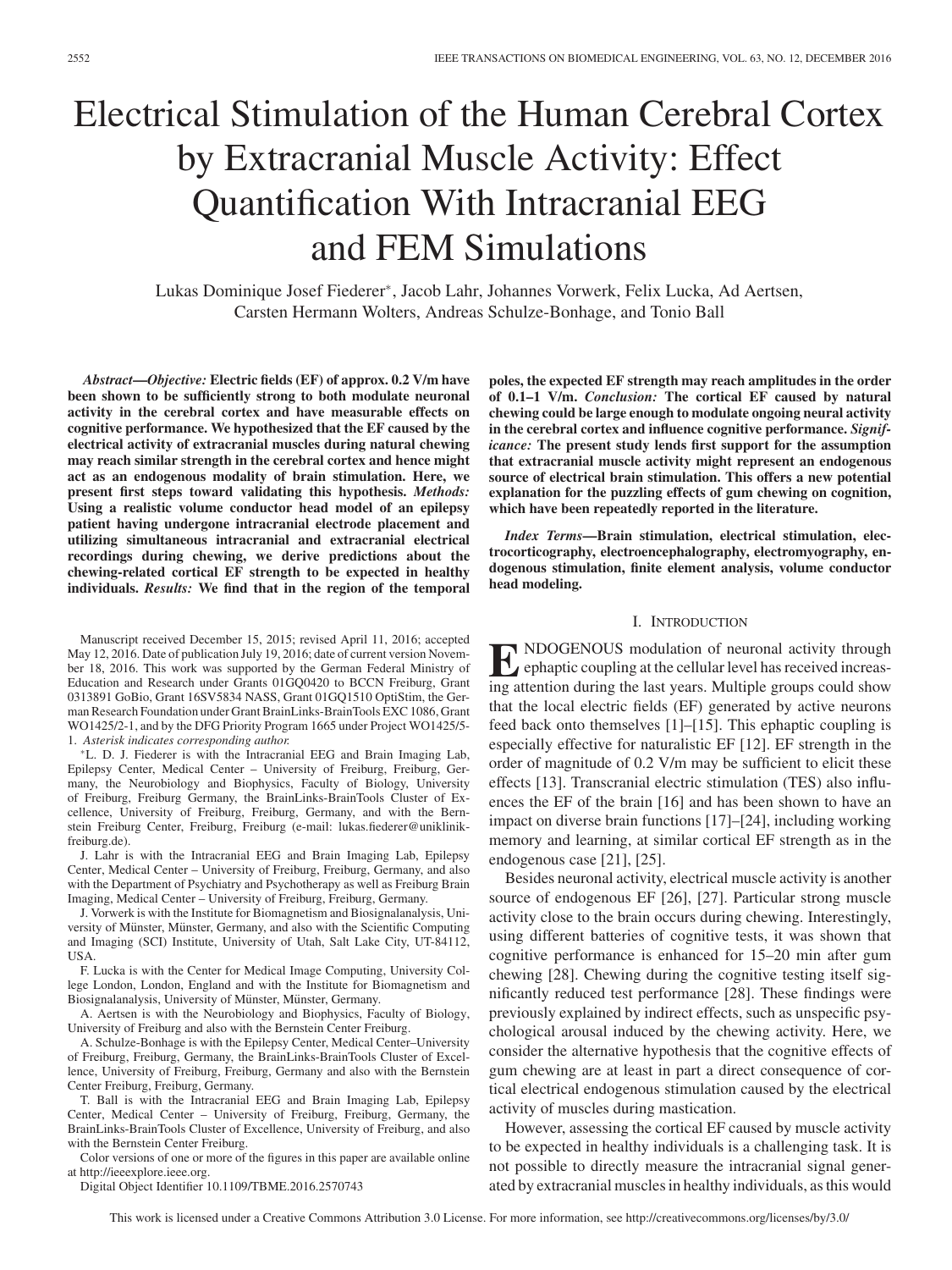TABLE I PATIENT OVERVIEW

| Pat.           | Age | <b>Sex</b> | Diagnosis/Lesion                                     | Grid Localization   | Seizure Onset |
|----------------|-----|------------|------------------------------------------------------|---------------------|---------------|
| S1             | 34  | f          | Temporal-lobe<br>epilepsy $(R)$ , FCD                | Fronto-parietal (R) | Frontal       |
| S <sub>2</sub> | 50  | f          | Frontal-lobe epilepsy<br>$(R)$ , FCD                 | Frontal $(R)$       | Frontal       |
| S <sub>3</sub> | 48  | f          | Fronto-central<br>epilepsy (L), FCD                  | Frontal $(L)$       | Frontal       |
| S <sub>4</sub> | 21  | f          | Frontal-lobe epilepsy<br>$(R)$ , FCD                 | Frontal (R)         | Frontal       |
| S5             | 54  | m          | Epilepsy $(L)$ ,<br>post-trauma<br>substance defect. | Fronto-temporal (L) | Frontal       |

pat.: patient; m: male, f: female; FCD: focal cortical dysplasia; R: right; L: left, temp.: temporal, med.: medial, ant.: anterior.

require implanted electrodes. Therefore, to derive quantitative predictions on the extent of such signals, we proceeded in the following steps: first, we utilized the unique opportunity offered by patients with diagnostically implanted electrodes where it is possible to simultaneously measure both intra- and extracranial electrical signals. These measurements were obtained during chewing of typical soft hospital food. Next, we addressed the problem that the results from these patient measurements cannot be directly transferred to the case of healthy individuals, as in the former but not the latter the skull is breached by craniotomy defects as a consequence of the surgical electrode implantation. Such skull defects can have a substantial impact on volume conduction that has to be taken into account. To do so, here we used detailed finite element method (FEM) volume conductor head modeling calibrated with the patient data to estimate the strength of effects to be expected in the absence of craniotomy defects, by closing the skull defects in the otherwise identical FEM model. Finally we performed an experiment to determine the range of electromyogram (EMG) strength during chewing of food with a range of consistencies, including chewing gum. In summary, by this procedure we arrived at quantitative predictions on the strength of chewing-related (ChR) cortical EF to be expected in healthy individuals.

Our results show that particularly in the region of the temporal poles, which are geometrically close to the masticatory muscles, the strength of ChR cortical EF to be expected in healthy individuals may well reach relevant levels that could modulate cortical activity and have functional consequences. Thus, our findings lend first support to the assumption that extracranial muscles can act as endogenous brain stimulators.

#### II. METHODS

#### *A. Intracranial ChR Potentials During Weak Chewing*

*1) Patients:* Five patients under evaluation for neurosurgical treatment of medically intractable epilepsy were included in the present study (see Table I). Electrodes were implanted subdurally for a period of 5–10 days, depending on the individual clinical requirements, to localize seizure onset zones and determine eloquent brain areas to be preserved during surgical intervention, such as those responsible for language functions



Fig. 1. CT and MRI imaging data and volume conductor head model. **(a)–(d)** Axial CT images taken after subdural electrode implantation. **(e) and (f)** Axial slices through preoperative T1 and T2 weighted MRI data, respectively. **(g) and (h)** Coronal slices through preoperative T1 and T2 weighted MRI data, respectively. **(i)** Axial slice through segmented data of Head Model 1 (HM 1, with craniotomy defects and with grid, see Section II). For comparison with the MRI data the slice was taken at the same position as in (e) and (f). Soft tissue: light pink; air: black; temporalis muscle: dark pink; skull: light gray; craniotomy defects: red; ECoG grid: green; CSF: blue; gray matter: dark gray; and white matter: light gray. **(j)** 3-D visualization of HM 1. Gray matter surface: pink; electrodes: blue; skull: transparent gray. **(k)** 3-D coronal slice through volume conductor model (HM 1). For comparison with the MRI data, the slice was taken at the same position as in (g) and (h). Conventions as in (i). The red, turquoise, and green arrowheads indicate the burr holes, saw lines, and the electrode grid, respectively.

and motor control. The electrode contacts were stainless steel or platinum discs 4 mm in diameter, mounted on a flexible silicone substrate (Ad-Tech, Racine, WI, USA) at a 10-mm center-to-center interelectrode distance. Most patients had additional linearly arranged strip electrodes or penetrating depth electrodes in the hippocampus (1-mm diameter, ten contacts with a 5-mm contact-to-contact distance), though the effects in the depth electrodes were not of the object of the present study. The type and placement of all electrodes were solely determined by the requirements of preneurosurgical diagnostics. All patients provided written informed consent prior to the study.

*2) Data Acquisition:* Electrocorticogram (ECoG) and electroencephalogram (EEG) (standard 10–20 positions [29] as far as allowed by the wounds) were simultaneously recorded at a sampling rate of 1024 Hz, with a high-pass filter of 1 Hz and a low-pass filter of 344 Hz, using a clinical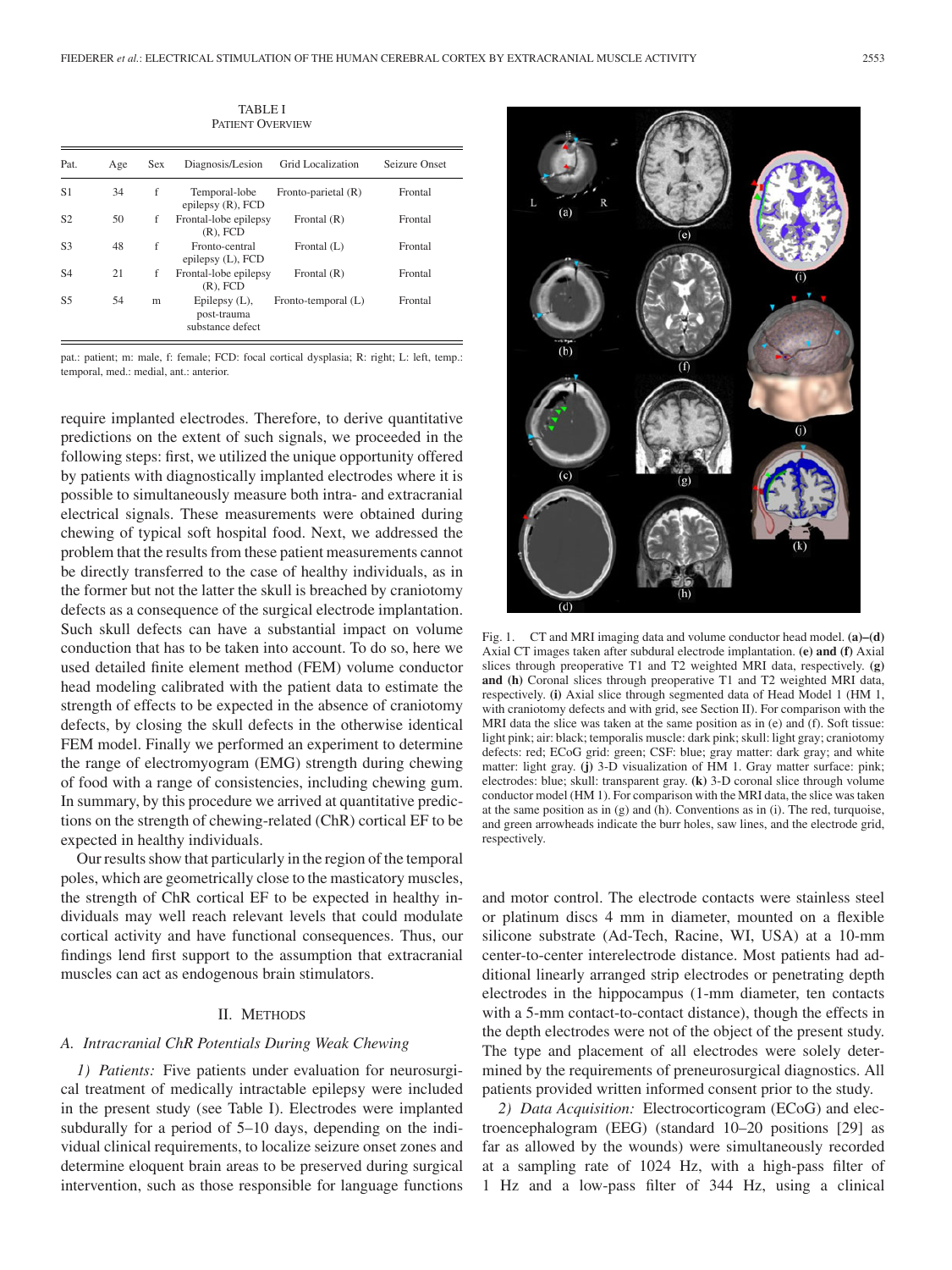AC EEG-system (IT-Med, Usingen, Germany). Digital video, synchronized with neural data, was recorded at 25 frames per second at VGA resolution. Channels with technical recording problems (e.g., broken wires) were excluded from further analyses.

*3) Trial Selection:* Trials were acquired during natural food intake of the patients without any prior instruction. Chewing events were marked manually within interictal time periods based both on the digital video recordings and on the typical, pronounced ChR EMG bursts of the masticatory muscles visible in the EEG (e.g., in channels T4 and F8). The EMG onset and end were marked for each chewing event [c.f. Fig. 2(a), for an example], and their arithmetic mean was defined as the 0-s time point for each trial. In this way, a total of 1652 trials were acquired from five patients (S1: 551 trials; S2: 438 trials; S3: 252 trials; S4: 264 trials; S5: 147 trials).

*4) Analysis:* The ECoG data were separately re-referenced to a common average reference (CAR), as it is common in ECoG studies [30]–[32]. The EEG data were re-referenced to Cz, as the clinical environment did not allow for a clean CAR reference and Cz was least susceptible. Trials were excerpted from the continuous data from –2 to 2 s with respect to the 0-s time point in the chewing event. In this time window, sliding-window fast Fourier transformations were performed with a window length of 250 ms and a step width of 24.41 ms (corresponding to 256 and 25 sampling points, respectively). A baseline period was defined in a pre-event time window (200 ms) selected around the center between consecutive chewing events [see Fig. 2(b)]. The relative time–frequency spectra were divided by the median baseline power averaged across trials and then scaled logarithmically. A two-tailed sign test was employed for statistical analysis, and correction for multiple testing was performed following the false discovery rate (FDR) approach suitable for correlated *p*-values (as for neighboring time and frequency bins), with a q-level of 0.001 [33].

To compare intra- and extracranial ChR EMG amplitudes, we high-pass filtered the data at 100 Hz and, for each chew event, calculated the ChR EMG amplitude as the difference between the 10th and 90th percentile in a 100-ms time window around the center of each trial. To test the influence of these parameters on the results, we also performed the analysis with 55 Hz highpassed data, extracted peak-to-peak amplitudes, and varied the window length from 50 to 300 ms.

#### *B. Volume Conductor Modeling*

*1) FEM Head Models:* A volume conductor head model of patient S3 was used to model the extra- to intracranial conduction of electric potentials caused by dipolar sources located in the left temporal muscle. Patient S3 was chosen because here we had the best imaging data for building the FEM model. Additional control simulations were performed using head models adapted to the burr hole configuration of the other patients (S1, 2, 4, and 5). Whole-head MRI volumes were acquired before surgery in a Siemens Vision scanner at 1.5 T using a T1 MPRAGE sequence and in a Siemens TrioTrim using a T2 SPC sequence, both at a 1-mm isotropic resolution [see Fig. 1(e)–(h)].



Fig. 2. Chewing–related (ChR) EEG and ECoG data recorded in patients. **(a)** Ongoing EEG from channels C4, T4, and F8 of S1 together with the data from three ECoG channels (F6, G7, and H8) simultaneously recorded in the same patient. The time epoch of a chewing event, as marked for the analysis, is indicated by a blue box. The EEG traces reveal distinct EMG bursts, and close inspection of the ECoG channel H8 also reveals ChR high-frequency bursts, albeit of much lower amplitude than in EEG. The three lower traces show the high-pass-filtered ECoG signal from the same channels, enhancing the visibility of ChR high-frequency bursts. **(b)** Timeresolved ChR relative spectral power changes in the EEG channel T4 and ECoG channel H8 involving a broad frequency range. Median time points of the preceding and following chewing event are indicated above the time– frequency plot (error bars: interquartile range). Color encodes the logarithmic power change relative to the baseline (see Section II for further details). **(c)** ECoG grid position in relation to the brain surface obtained from patient S3's MRI data. **(d)** Time–frequency spectra of ChR responses. The course of the lateral sulcus (LC) and the central sulcus (CS) are depicted by white lines. Note the spatially widespread distribution bridging the LS. **(e)** Patient S5: Lateral X-ray with superimposed positions of implanted electrodes (blue), burr holes (white dashed discs), saw lines (white dashed lines), and the temporal muscle (red) with the temporal line (red dashed line) as its origin and the coronoid process of the mandibular bone (red asterisk) as its insertion. The variation in transparency reflects the thickness of the temporal muscle, which increases toward the coronoid process. **(f)** Intracranial topography of chewing–related events (ChREs) in the gamma frequency range (32–400 Hz). Electrode positions are marked with black circles. The saw lines and burr holes are indicated by white dashed lines and discs.

The head model was created using the brain extraction tool [34] and the FMRIB Automated Segmentation Tool [35] provided by the FMRIB Software Library toolbox [36]. It included white matter, gray matter, cerebrospinal fluid (CSF), skull, and soft tissue. Anatomically unrealistic segmentation outcomes were corrected manually.

The model was then extended semiautomatically to include facial soft tissue and internal air. The left temporal muscle was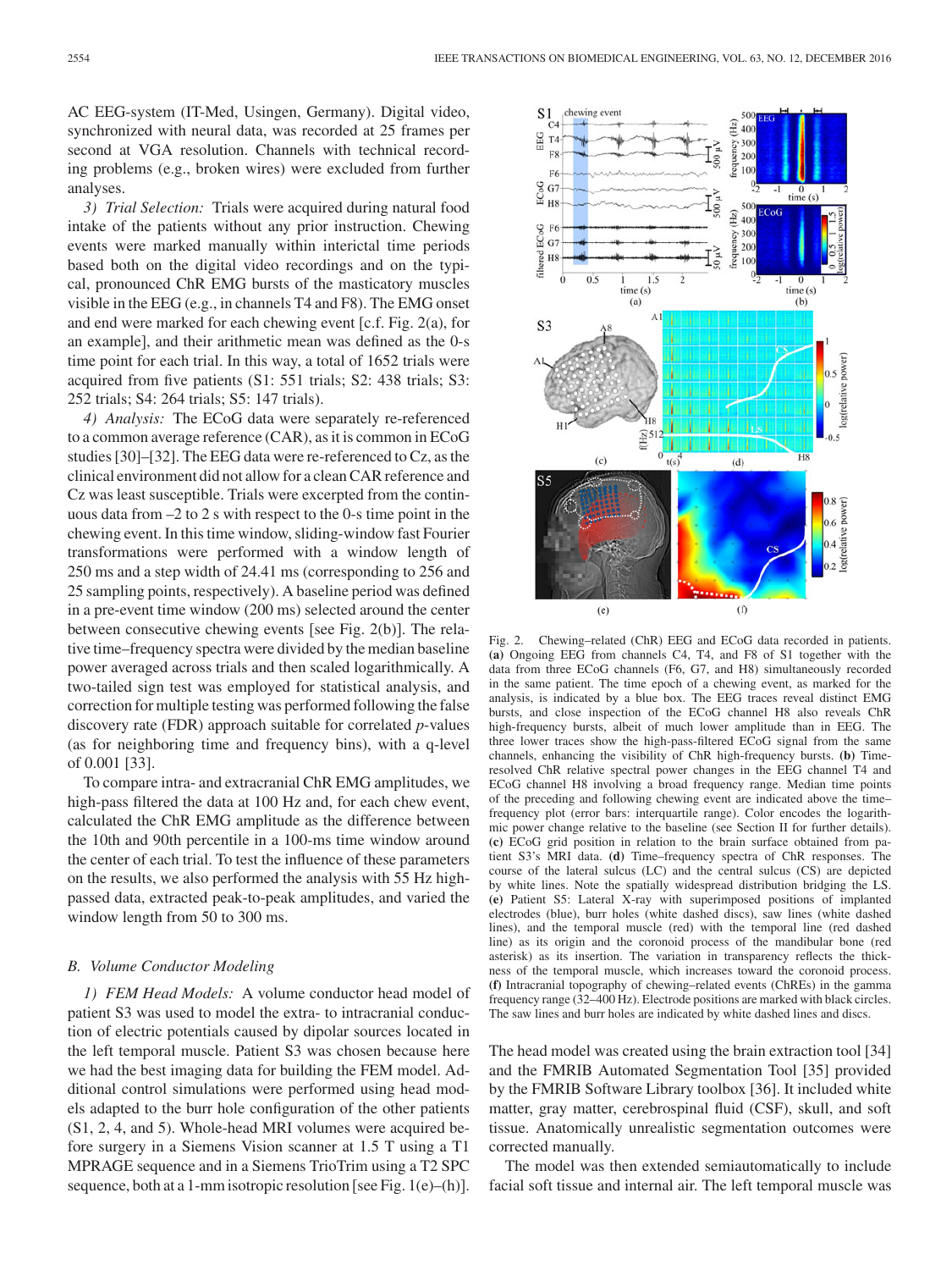manually segmented based on the T1 and T2 data. The positions of burr holes, saw lines, and of the electrode grid were determined based on the postimplantation T1 MRI and CT scans. Because iatrogen air cavities and metal artifacts, made coregistration and segmentation unreliable, the craniotomy defects were included in the following way. Burr holes in the skull model were created by calculating the position of cylinders (12 and 16-mm diameters, determined from CT) around the burr hole centers and by replacing the skull tissue within the cylinder volume by CSF. The saw lines were generated based on path nodes set on a surface mesh of the outer skull surface. The connection line of these points was then projected onto a mesh of the inner skull surface. All skull points between these trajectories were replaced by CSF.

The sphenoidal and oval foramina have clinical relevance as they act as high-conductance tunnels, facilitating the recording of brain signals [37]–[40]. Moreover, multiple studies report on the importance of skull foramina in conducting epileptic spikes to the scalp surface [37], [41]–[44]. Therefore, we assumed that these foramina could also play a role in the opposite direction, facilitating the propagation of EMG potentials to the brain, particularly in the case of the pterygoid masticatory muscles, which are very close to some major foramina. Hence, we manually added (bilaterally) the following foramina of the skull base to the model: the foramen ovale, rotundum and spinosum, the fissure orbitalis superior, and the carotid canals. Foramina and fissures were modeled as cylinders filled with white matter or blood as anatomically appropriate, and with diameters of 1–7 mm, based on [45]. Carotid canals were manually segmented from the MRI data using Seg3D (Seg3D Development Team).

Due to substantial swellings and shifts of brain tissue following surgery, as well as due to iatrogen air cavities and metal artifacts, an automatic coregistration of the electrode grid (determined in postimplantation 3-D images) to the preoperative MRI used for the volume conductor model was not reliable. Thus, the position of the electrode contacts was reconstructed on the 3-D surface taking into account the positional information from the postimplantation MRIs, CT, and a lateral 2-D X-ray image. The main challenge in constructing the grid model was to adapt it to the local gyral geometry constrained by the physical properties of the grid. This was achieved by the following steps.

- 1) Creating a triangulated hull around the brain that followed the outer brain surface but not the individual gyri. To this end, we used the "mesh\_shrinkwrap" algorithm (Bioelectromagnetism MATLAB Toolbox, [46]).
- 2) Selecting the corners of the electrode grid on the hull, based on the CT, X-ray, and MRI data.
- 3) Extracting a 3-D patch defined by the corners from the hull.
- 4) Projecting the 3-D patch coordinates into 2D using the isomap algorithm (MATLAB Toolbox for Dimensionality Reduction, [47]). This algorithm was especially suitable for this task as it is designed to well preserve the geodesic distances between neighboring data points [47].
- 5) Finding the closest three neighbors within the 2-D patch of each electrode center.

6) Finally, transforming the resulting 2-D triangulation back into a 3-D triangulation using the original 3-D coordinates of the patch.

This created an accurate representation of the electrodes within the ECoG grid, molded onto the surface of the cortex, while respecting electrode array geometry and in the correct position as verified using postimplantation imaging data. As, in FEM simulations, contacts over edges or corners lead to current leakage, special care was taken to ensure that the reconstructed grid was "sealed" by face-to-face contacts, thus preserving the grid's insulating properties. Geometry-adapted hexahedral meshes were generated based on the segmented images with Vgrid [48] and visualizations were performed using SCIRun (freely available from the SCIRun Development Team). Every 3-D surface visualized using SCIRun was smoothed using the default settings of the "FairMesh" module. Based on the procedures described above, three different head models were created:

Head Model 1 (HM 1): The complete head model with burr holes, saw lines and the insulating grid; Head Model 2 (HM 2): identical to HM 1, but without burr holes and saw lines, to model the effects of the insulating ECoG grid separately; Head Model 3 (HM 3): identical to HM 1, but without both the craniotomy defects and the insulating electrode grid, thus, representing the situation in healthy individuals.

*2) FEM Simulations and Source Models:* FEM forward calculations were computed with SimBio [49] using the St. Venant dipole modeling approach [50], [51]. The conductivity values used were derived from the resistivity values used in [52], namely white matter 0.14 S/m, gray matter 0.33 S/m, CSF 1.54 S/m, blood 0.63 S/m, skull 0.0063 S/m, muscle 0.11 S/m, soft tissue 0.17 S/m, and internal air 0.002 S/m. Foramina filled with both blood and nerves were modeled with 0.38 S/m, which is the average of blood and white matter conductivities. Burr holes and saw lines, as determined from CT data, were filled with CSF. For the insulating silicone ECoG grid a conductivity of 1e-45 S/m was used, which is the numerical conductivity closest to 0 S/m that SimBio could model.

We used the following source models to represent the electrical activity of the chewing muscles: Source Model 1 (SM 1): a single dipole central in the belly of the temporal muscle (i.e., the muscle contributing most force to jaw closure in chewing); Source Model 2 (SM 2): to account for the thin, superior part of the temporal muscle, seven dipoles were placed within the belly of the temporal muscle and one dipole in the superior part in front of a burr hole; Source Model 3 (SM 3): to investigate the impact of the pterygoid muscles, in particular of the medial pterygoid which also contributes significant force to jaw closing in chewing and which is situated adjacent to major skull foramina (e.g., the foramen ovale), a dipole was placed in the medial pterygoid muscles in front of the formaen ovale.

## *C. Noninvasive ChR Potential Measurements and Analysis*

The intracranial data of the present study were acquired while patients ate the typically soft hospital food (soup, cake, etc.) that is served to patients after having undergone major head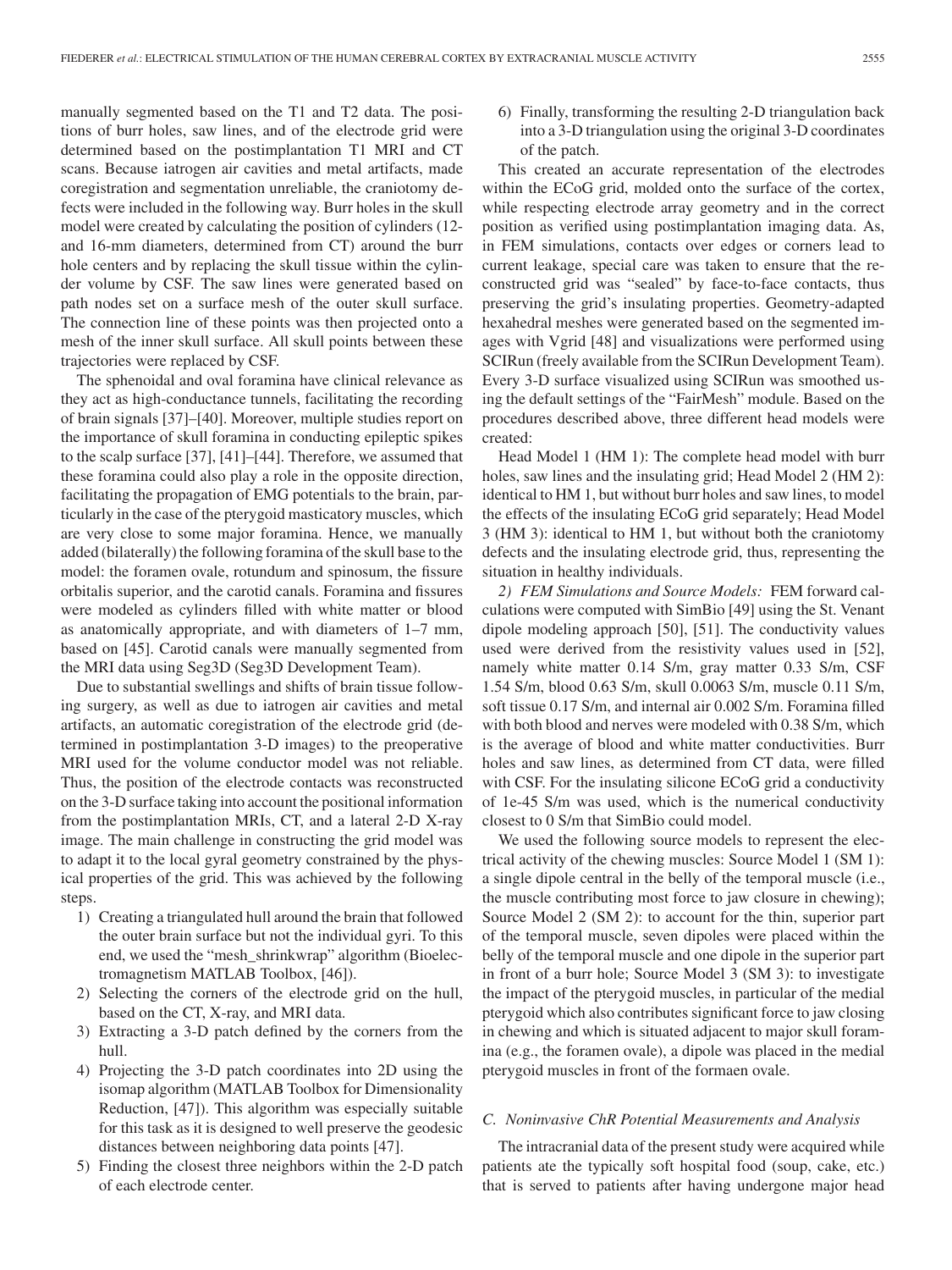surgery, during which a partial incision of the temporal muscle is likely. Thus, the ChR EMG amplitudes were relatively low and largest contralateraly to the side of surgery. To characterize EMG amplitudes that can be expected during both weak and strong chewing in the general healthy individuals population, measurements were conducted on three healthy participants (P1–P3) under the following six conditions:

- 1) eating yoghurt with mashed banana (referred to as Yoghurt);
- 2) eating banana;
- 3) eating a raw carrot;
- 4) chewing gum;
- 5) eating a mouthful of hard-to-chew gummi candies; and
- 6) eating a mouthful of licorice.

EMG potentials were recorded from 128 standard electrode positions in the 10–5 system [53], with Cz as reference electrode. As in the patients, the amplitude of the chewing events was determined as the potential difference between the 10th and 90th percentile of the EMG signal in the 100-Hz high-pass filtered data in a time window of 100-ms duration around EMG maximum. Across participants and conditions 1639 chew events were analyzed. For each participant, the median amplitude of each channel across the chewing events of one condition was calculated. Then the median amplitude over channels was calculated for each participant. The mean chewing amplitude over the three participants was calculated for each condition and used as noninvasive scaling data (cf. below).

#### *D. Cortical EF Analysis*

To estimate the single-trial cortical EF that can be expected in healthy individuals during weak to strong chewing, we proceeded in the following steps.

- 1) We determined the strength of the current dipole(s) in the masticatory muscles that would be required to generate ECoG potentials of the same amplitude as measured in the intracranial calibration data, i.e., in the individual chewing events of S3. To model the potential reversal expected in an amplitude, the simulated ECoG potentials were multiplied by a factor of 2 before matching them to the calibration data. These simulations were based on HM 1, i.e., with craniotomy skull defects (burr holes, saw lines) and the insulating electrode grid [see Figs. 1(e), (f) and  $2(a)$ ]. This first step gave us the distribution of current dipole(s) strength needed to generate the data measured in S3.
- 2) Then, we computed the single-trial cortical EF resulting from the current dipole(s) derived in step 1, but using HM 3 without craniotomy and grid [see Fig. 3(c)]. The cortical EF was computed for the whole extent of the cerebral cortex and the amplitude and positions of the EF maxima were determined. This second step gave us the distribution of the peak cortical EF strength expected in a healthy individual (without craniotomy and electrode grid).
- 3) To calculate the EF to be expected during chewing with different muscle strength, the single-trial EF strength values determined in step 2 were scaled by the ratio of the am-

plitude of the noninvasive scaling data to the median EEG ChR amplitude of each trial [see Fig.  $3(p)$ ]. This third step gave us the single-trial distribution of the peak cortical EF expected in healthy individuals during a variety of chewing conditions [e.g., Fig. 3(q)].

4) Finally, we determined the percentage of trials with peak EF exceeding  $0.2$  V/m [see Fig. 3(r)].

This analysis was carried out with SMs 1, 2, and 3.

## III. RESULTS

# *A. Chewing-Related Events (ChREs) are Clearly Present in the ECoG*

Examples of simultaneously recorded ChREs in EEG and ECoG from S1 are shown in Fig. 2(a). Consistent with our expectations, ChR bursts of high-frequency activity were clearly visible in the ongoing EEG recordings in all patients (shown here for S1) from all temporal and fronto-lateral channels [e.g., T4 and F8 in Fig. 2(a)]. However, similar high-amplitude ChREs were never observed in the simultaneously recorded ECoG [Fig. 2(a), middle three traces]. Nevertheless, high-frequency ChR bursts with peak-to-peak amplitudes of approx. 30  $\mu$ V became visible in the ongoing ECoG after high-pass filtering [cutoff  $= 100$  Hz, Fig. 2(a), three bottom traces]. In the unfiltered ECoG traces, close inspection revealed relatively low-amplitude ChR bursts [Fig. 2(a), highlighted by blue boxes] in the ongoing (not trial-averaged) recordings at some ECoG channels.

The time–frequency power spectra of the EEG data typically showed a very pronounced broadband ChR power increase in the frequency range up to the Nyquist frequency of the recordings [max. ca. 500 Hz, Fig. 2(b)], which is typical of EMG activity. ChR ECoG spectra showed a similar time–frequency pattern, but with amplitudes smaller by about one order of magnitude [Fig. 2(b)], which is typical for extra- to intracranial propagation. Significant ChREs-induced power increases (*p <* 0.001, FDRcorrected) could be observed in 406 of the 410 (99%) analyzed ECoG contacts, including grid and strip electrodes in the five patients investigated (all electrodes in S1, S3, and S4, and all but two electrodes in S2 and S5).

## *B. The Topography of Intracranial ChREs*

ChREs spectral power modulations revealed a spatially widespread distribution over the grid array [Fig. 2(d)]. Also, the maximal power was found in the anterolateral corner of the grid, intermediate power at other positions close to the edge of the grid, and the smallest power increases in the center of the grid. These widespread effects extended without any interruption over the anatomical borders of the lateral sulcus (LS) and central sulcus (CS), and were not focalized to electrodes with oro-facial responses elicited by electrical cortical stimulation.

# *C. The Intracranial ChR Power Topography is Reproduced by FEM Volume Conductor Modeling*

The basic power topography of intracranial ChREs [see Figs. 2(f) and 3(h)], with most power in the anterior–inferior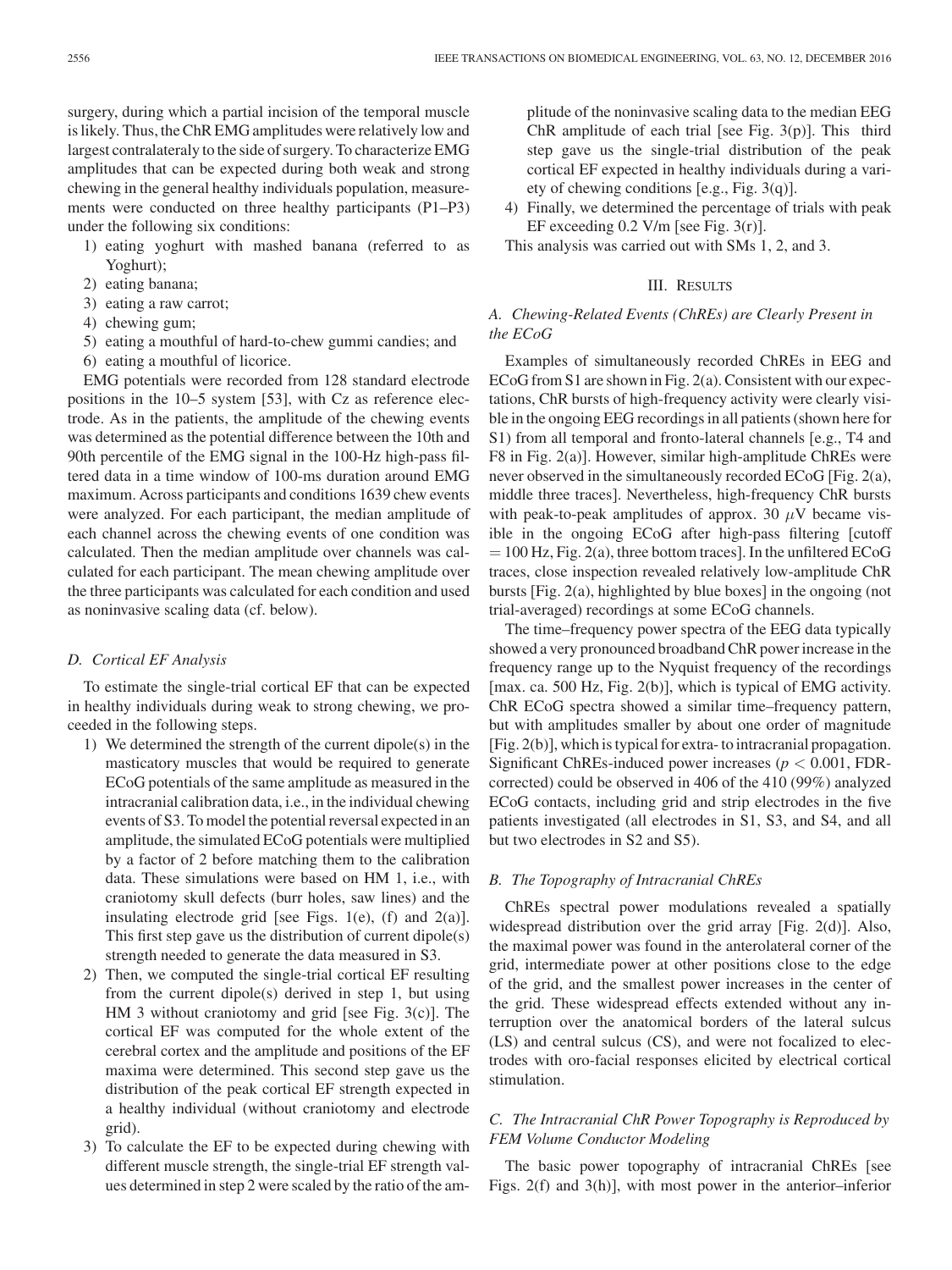

Fig. 3. FEM simulation compared to intracranial recordings. **(a)–(c)** Axial slices through all three head models. Craniotomy (red) and silicone grid (green) indicated by red and green arrows, respectively. Soft tissue: light pink; skull: light gray; CSF: blue; gray matter: dark gray; and white matter: light gray. **(d)** Lateral X-ray with superimposed positions of implanted electrodes (blue), burr holes (white dashed discs), saw lines (white dashed lines), and the temporal muscle (red) with the temporal line (red dashed line) as its origin, and the coronoid process of the mandibular bone (red asterisk) as its insertion, the variation in transparency reflects the thickness of the temporal muscle that increases toward the coronoid process. **(e)–(g)** Interpolated EMG power caused by SM 2 reproducing the power maxima in the anterio-inferior corner of the grid as observed in the recorded ECoG data (h). Electrode positions are marked with black disks. The saw lines and burr holes are indicated by white dashed lines and discs, and the lateral (LS) and central sulci (CS) are indicated by continuous white lines. **(h)** Intracranial topography of ChRE in the gamma frequency range (32–400 Hz). Conventions as in (e)–(g). **(i)–(k)** Skin: beige, skull: dark gray; dipole: magenta; ECoG grid: green. Outline of inner skull surface is marked by pink line (interrupted at the positions of the saw lines in HM 1). **(l)–(n)** Magnifications of the regions indicated by black boxes in (i)–(k) showing both the normalized potential (the background colors using a blue–white–red color scale) and the normalized EF (foreground cones using a red–yellow–white color scale) around the edge of the silicone grid. **(o)** Cortical EF (median across trials) expected in healthy individuals during chewing of licorice using SM 1. Maximal EF strength was found in the temporal pole and anterior medial and lateral temporal cortex. **(p)** ChR median EEG amplitudes of patient S3 and, for each chewing condition, of participants P1–3. **(q)** Distribution of the peak cortical EF strength across trials expected in healthy individuals for gum chewing (red units) and licorice (black units) chewing. All trials to the right of the red and black bars exceeded 0.2 V/m. Previous studies suggest modulatory effects on ongoing brain activity above this threshold (see Section IV). **(r)** Percentage of trials producing peak cortical EF exceeding 0.2 V/m for each chewing condition (yoghurt not shown as the percentage was always 0%), Source Models (SM) 1 and 2 (SM 3 not shown as always 100%) and different analysis parameters for high-pass frequency and amplitude window.

corner of the grid could be well reproduced by an FEM forward simulation, based on dipole sources in the belly and in the thin superior part of the temporal muscle (SMs 1 and 2), including both skull defects (burr holes, saw lines) and the insulating ECoG grid  $[HM 1, Figs. 1(e), (f)$  and  $2(a)$ ]. EF vectors were forced around the edges of the silicone substrate [see Fig. 3(i)–(k), (l)–(n)]. This basic topography was also reproduced with the other control simulations (SM 3 and burr holes adapted to other patients, see Section II).

## *D. The Silicone Grid has a Strong Shielding Effect*

Comparing the results of HM 1 with those of HM 2 [cf. Fig. 3(e), (f)], it could be seen that the craniotomy defects have only a small impact on intracranial EMG power topography and power amplitudes (accounting for power amplitude differences of only approx. 6%). However, comparing the results of HMs 1 [see Fig. 3(e), (i), (l)] and 2 [see Fig. 3(f), (j), (m)] with those of HM 3 [see Fig. 3(g),  $(k)$ ,  $(n)$ ], it became apparent that the insulating ECoG grid has a strong shielding effect. Its removal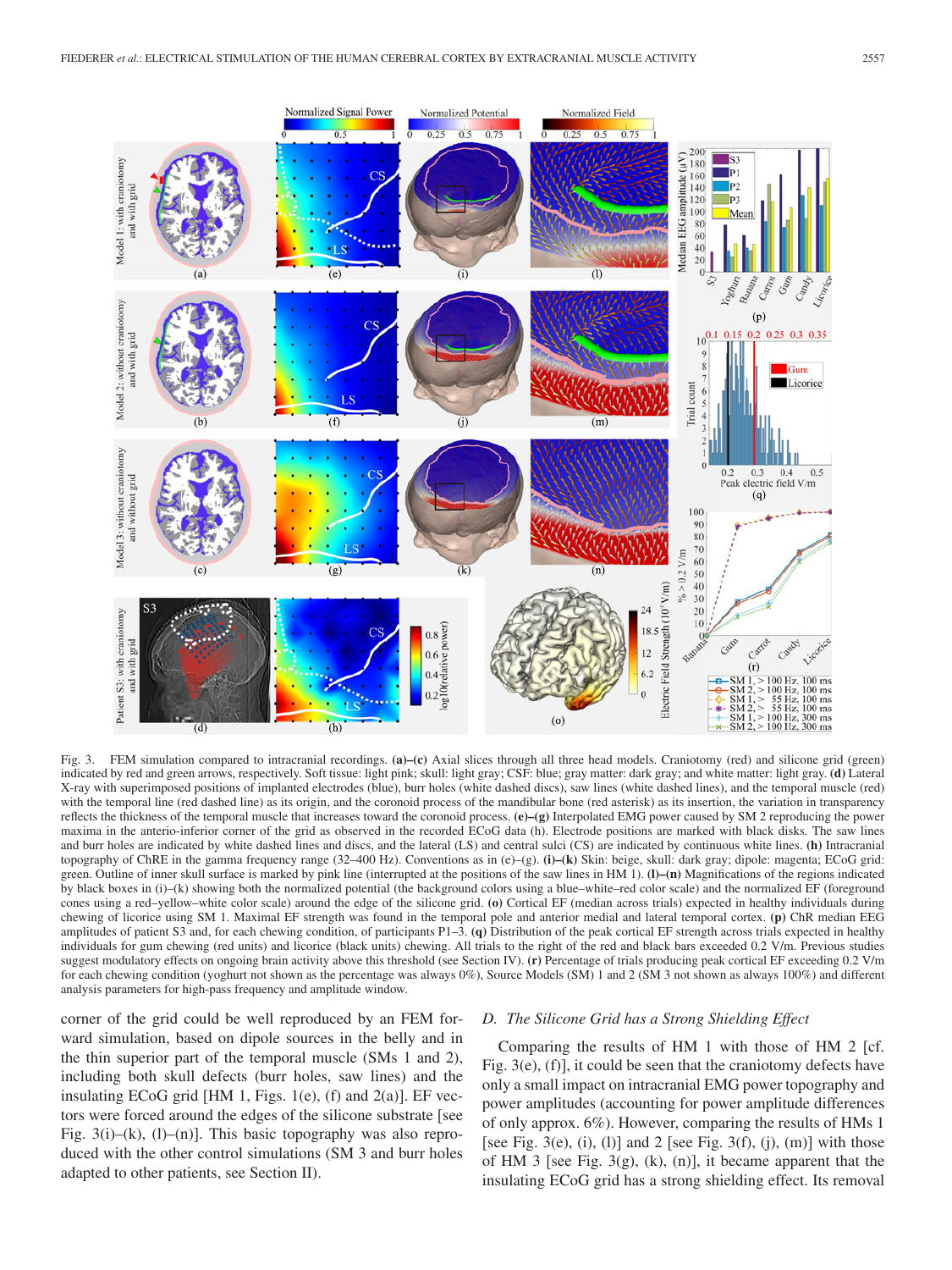accounts for an ∼27% increase of intracranial EMG power (referring to the peak EMG power across the grid). This is best illustrated in Fig. 3(l), (m), where one can see how EF vectors are forced to run parallel to the ECoG grid, and in Fig. 3(g), with substantially increased EMG power in the head model without ECoG grid.

## *E. EEG and ECoG Amplitudes of ChREs*

The median ChRE amplitude was determined across EEG and ECoG channels for all patients and subjects using the difference between the 10th and 90th percentile in a 100-ms window relative to the center of the events. For S1-5 median EEG amplitudes were 24.9, 25.1, 33.7, 38.8, and 29.4*µ*V, respectively, with.  $30.4 \mu$ V mean. Median ECoG amplitudes were 5.0, 5.4, 6.4, 4.3, and 7.6  $\mu$ V, respectively, with 5.7  $\mu$ V mean. Thus median chewing event amplitudes were attenuated by a factor of 5.0, 4.6, 5.3, 9.0, and 3.9, respectively, with 5.5 mean, from EEG to ECoG.

Mean ChR EEG amplitudes across healthy participants in the different chewing conditions were yoghurt 46.6  $\mu$ V, banana 45.7 *µ*V, raw carrot 116.4 *µ*V, gum 107.3 *µ*V, candy 139.9 *µ*V, and licorice 155.2  $\mu$ V. Results are summarized in–Fig. 3(p).

#### *F. Cortical EF Expected in Healthy Individuals*

The strongest EF were, irrespective of Head and Source Model, located at the temporal pole [see Fig. 3(o)]. For the EF expected in healthy individuals, depending on the source model and chewing condition, the percentage of chewing events generating EF strengths above 0.2 V/m varied from 0 to 100%. The predicted gum-ChR EF strengths were above 0.2 V/m in 27.5% of trials in SM 1 (one dipole in the belly of the temporalis muscle), 25.9% in SM 2 (seven dipoles in the belly of the temporalis muscle and one in the superior part), and 100% in SM 3 (one dipole in the medial pterygoid muscle in front of the foramen ovale). For details relating to the other conditions, as well as parameter variations, cf. Fig. 3(r). Median chewing repetition rate ranged, across all patients, participants, and conditions, from 0.82 to 1.8 Hz.

#### IV. DISCUSSION

## *A. ChREs Mainly Arise From EMG Activity*

For a number of reasons, it appears most plausible to assume that the ChREs observed in the present study, for the most part, arise from the EMG activity of the masticatory muscles, rather than result from neural activity related to sensory processing or motor control of the act of chewing. In two previous functional magnetic resonance imaging (fMRI) studies, BOLD signal changes related to chewing, tongue tapping, or swallowing [54], [55] were found focally in regions of the primary sensory and motor cortex with a spatial response pattern clearly different from the spatially widespread distribution of ChREs in our study, which extended smoothly over functional and structural boundaries [see Fig. 2(d)]. Furthermore, the spectral profile of the ChREs showed broadband frequency increases instead of the typical of event-related neural population responses of the cortex with both low-frequency suppression and gamma-band increases [56], [57]. Nevertheless, since previous fMRI studies have shown a cortical involvement in the motor control of chewing (see above), the presence of a small, focal neural signal component masked by the high-amplitude extracranial EMG seems likely, although nonexperimentally performed chewing might produce much less cortical involvement than its experimental counterpart. Further work will be necessary to isolate this presumably weak neural signal component, if possible at all.

# *B. FEM Modeling Predictions of ChR Cortical EF in Heathy Subjects*

From our FEM simulations based on three head models as summarized in Fig. 3, it follows that high-amplitude extra-tointracranial signal conduction should also take place in healthy individuals with an intact skull. This assumption was tested through volume conductor modeling determining the amplitudes of signals resulting from extra-to-intracranial EMG propagation if craniotomy defects and insulating silicone grid were removed from the head model, while keeping all other factors constant (see Fig. 3). Not surprisingly, craniotomy defects facilitated extra-to-intracranial EMG propagation and hence their removal from the head model slightly reduced the amplitudes of the EMG signals that reach the brain [compare Fig. 3(e) and (f)]. However, when additionally removing the insulating ECoG grid [see Fig. 3(g)], it became evident that the grid acts as a strong electrical shield and that removal of the grid therefore leads to substantially increased intracranial EMG amplitudes. The signal gain by removal of the insulator outweighs the signal loss by closing the craniotomy, resulting in a net signal increase in the "healthy" head model (HM 3) as compared to HM 1 with craniotomy and with grid [see Fig. 3(e), (g)]. This effect was observed consistently in a range of control simulations with source configurations with different levels of spatial detail. These results also imply that, in the opposite direction, cortical potentials generated below the ECoG grid should be attenuated in EEG recordings above the insulating grid, even in the presence of craniotomy defects as indeed shown by [58]–[60] (however, see also [61], [62]). The assumption that signals in the gamma-frequency range, in which EMG has high amplitudes, can indeed overcome the intact skull is further supported by earlier studies showing that, in the other direction, task-related gamma responses originating from the brain can be detected in scalp EEG in healthy individuals [63], [64].

# *C. Could Cortical EF Induced by Chewing Modulate Brain Activity?*

*1) Cortical EF Induced by Chewing Are in the Proper Amplitude Range to Modulate Brain Activity:* Recent evidence suggests that even weak EF (in the range of 0.2 V/m) can have a direct influence on the activity of neocortical neural networks [13]. While low-amplitude EF did not trigger additional action potentials, they did induce substantial shifts in the timing of action potentials [12]–[14]. Neuronal networks have been shown to be even more sensitive to EF than single neurons [15]. The theoretical sensitivity limit of elongated neurons was calculated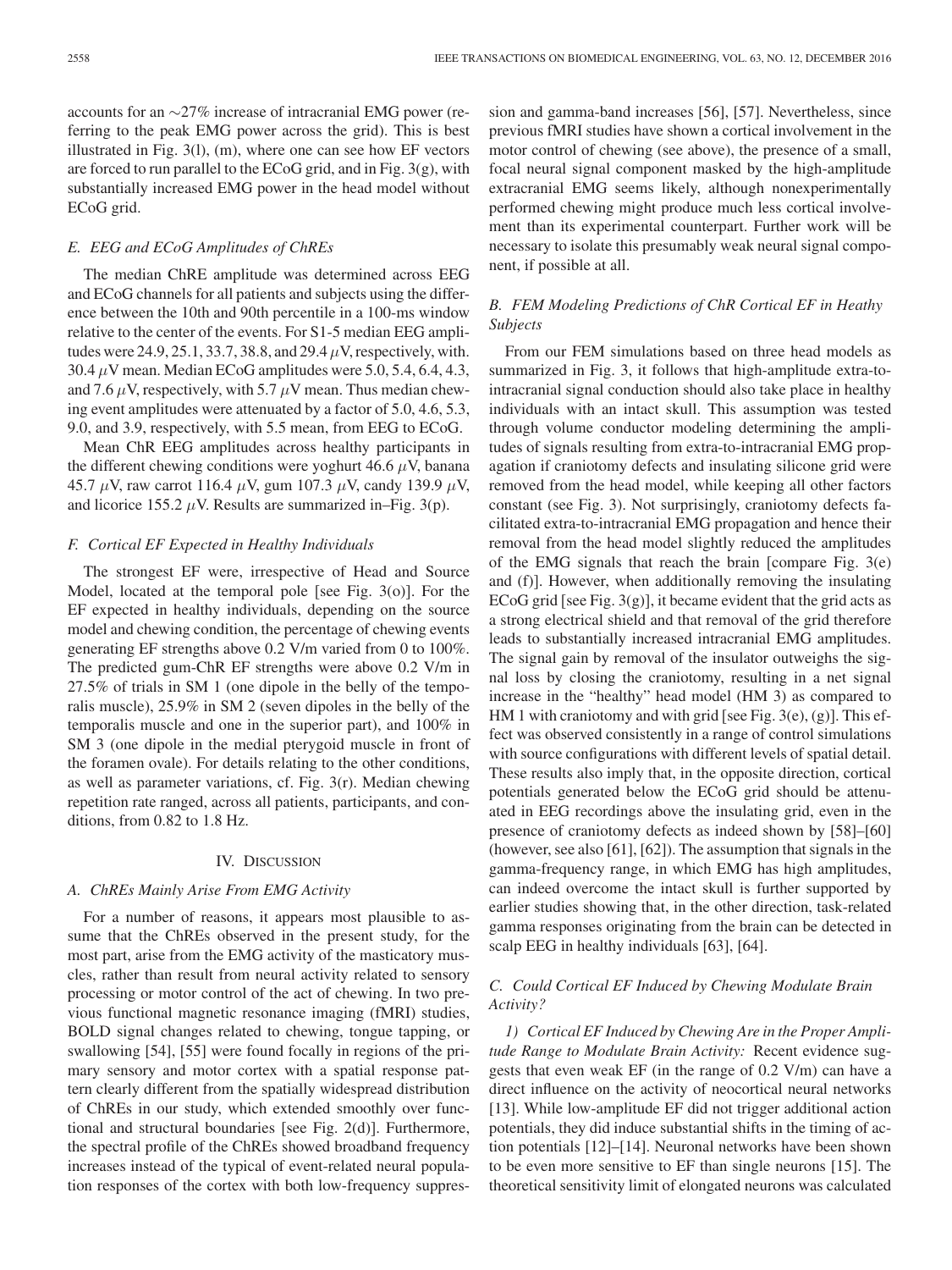to be in the order of 0.01 V/m [65] but no empirical study has yet confirmed this prediction.

Typical stimulation intensities used in previous transcranial random noise stimulation (tRNS) studies were in the 1-mA peak-to-peak amplitude range [20], but already 0.4 mA tRNS has been shown to modulate cortical function [21]. The maximal cortical EF strength directly beneath a stimulation pad and at 1 mA was found to be 0.45 V/m [25], hence 0.18 V/m EF can be expected to be responsible for the effects observed with 0.4 mA tRNS, which matches well the threshold of 0.2 V/m determined empirically by Reato and colleagues [13]. The assumption that cortical EF in this order of magnitude has a modulatory effect on neuronal network function is strongly supported by data from recent *in vitro* experiments [12], [13].

With our SM 2 (seven dipoles in the belly of the temporalis muscle and one in the superior part), 25.9% of chewing events scaled for gum chewing in healthy individuals produced peak EF strengths larger than the empiric threshold of 0.2 V/m. When varying the window length used to calculate the ChR amplitudes from 50 to 300 ms, this percentage ranged from 33.1% to 14.7%, respectively [cf. Fig. 3(r) for more details]. As we gradually increased the firmness of the chewed food the proportion of chewing events above 0.2 V/m also increased: carrot 35.5%, candy 66.5%, and licorice 80.1%. These strong EFs involved the temporal poles, extending to the medial and lateral anterior temporal regions[see Fig. 3(o)]. SM 1 (one dipole in the belly of the temporalis muscle) produced slightly larger values as SM 2 while SM 3 (one dipole in the medial pterygoid muscle in front of the foramen ovale) continuously produced EF above 0.2 V/m. These differences are understandable as dipoles in the superior part of the temporalis muscles are in a "good" (spatially close) position to generate potentials measurable in the ECoG grid, but contribute little to the anterior temporal EF, which is mainly caused by dipoles in the belly of the temporal muscle. The opposite is true for dipoles representing activity of the pterygoid masticatory muscles. Due to their position, dipole sources here must be of relatively high amplitudes to generate appreciable ECoG potentials but they can "easily" cause high anterior temporal cortical EF, because they are situated close to the foramina of the skull base, which act as high-conductance tunnels connecting the extracranial and intracranial space [66], [67].

*2) Cortical EF Induced by Chewing Are in the Proper Frequency Range to Modulate Brain Activity:* tRNS, i.e., brain stimulation with a broadband signal similar to the EMG examined here, is particularly effective in modulating cortical network function. tRNS can improve neuroplasticity underlying motor and perceptual learning with effects lasting at least 60 min after stimulation [19], [20]. The effect of tRNS appeared to depend mainly on the high-frequency (100–600 Hz) component of the stimulation signal, whereas the lower frequencies seem to be less important [20]. In addition to producing lower frequency components in the ECoG, the ChR EMG had pronounced effects in the ECoG in the range from 100 to at least 500 Hz [see Fig.  $2(a)$ ,  $(b)$ ,  $(d)$ ,  $(f)$ ]. Moreover, Fröhlich and McCormick [12] presented strong evidence that naturalistic stimulation (using previously recorded ongoing EF) was more effective at entraining network activity than artificial EF modulated by

a sine function, likely because the former consisted of sharp rising ramps with high slopes, similar to the time course of EMG activity in our study.

*3) Role of Chewing Repetition Rate:* Besides the frequency contents of the EMG generated with each individual chewing event, the repetition rate of these events (how fast or slow one chews) may also play a role in our context. Anastasious *et al.* [14] reported that weak EF oscillating at low (*<*8 Hz) frequencies are particularly effective for entraining action potentials in rat cortical slices. Similarly, Ozen *et al.* [16] demonstrated that TES at 0.8–1.7 Hz significantly entrained neuronal activity in anesthetized and sleeping, but not in behaving, rats. In humans, Marshall *et al.* [17] could show that TES oscillating at 0.75 Hz during non-rapid-eye-movement sleep significantly increased declarative memory retention rates. By contrast, 5-Hz TES did not induce any changes in declarative memory retention rates. Kirov *et al.* [18] could consequently extend the results of Marshall *et al.* to wakefulness, also using 0.75-Hz TES. Across all patients and healthy participants, the median chewing repetition rate ranged from approx. 0.8 to 1.8 Hz. This repetition rate range is further supported by literature [68] and quite close to the stimulation frequencies described above and could thus favor the entrainment of neuronal activity.

*4) Cortical EF Induced by Chewing May Modulate Brain Activity and Influence Cognitive Performance:* Together, these results show that on the one hand, the cortical EF to be expected in healthy individuals should depend on the exact recruitment pattern of the masticatory muscles. At the same time, though, our findings indicate that the effects to be expected in healthy individuals might be in the same order of magnitude (0.1–1 V/m), frequency range (100–500 Hz), and repetition rate  $(1-2$  Hz) as EF caused by external technical (tRNS) and endogenous neuronal sources that have both been shown to have an impact on neural network activity.

Thus, taking together previous insights that even weak EF have a modulating impact on cortical network dynamics, findings from tRNS stimulation, and our present findings on how endogenous EF propagate to the human cortex during chewing, it appears possible that ChR EMG acts as an endogenous type of brain stimulation, potentially exerting similar effects on brain functions as are elicited by exogenous brain stimulation, in particular tRNS.

# *D. Cortical EF Induced by Chewing: A Possible Explanation for Gum Chewing Effects on Cognition*

Chewing gum has repeatedly been reported to have effects on cognitive functions [28], [69]–[71]. By administering a battery of cognitive tasks to participants who chewed gum either prior to or during testing, it was recently confirmed that chewing is associated with changes in cognitive performance that are not present in nonchewing controls. Critically, in chewing subjects, a worsening in cognitive performance was observed during chewing, whereas a consecutive enhancement in performance took place when the chewing preceded the cognitive measurements [28]. The beneficial effects of chewing were reported to last for a time period of 15–20 min after the subjects had chewed gum. These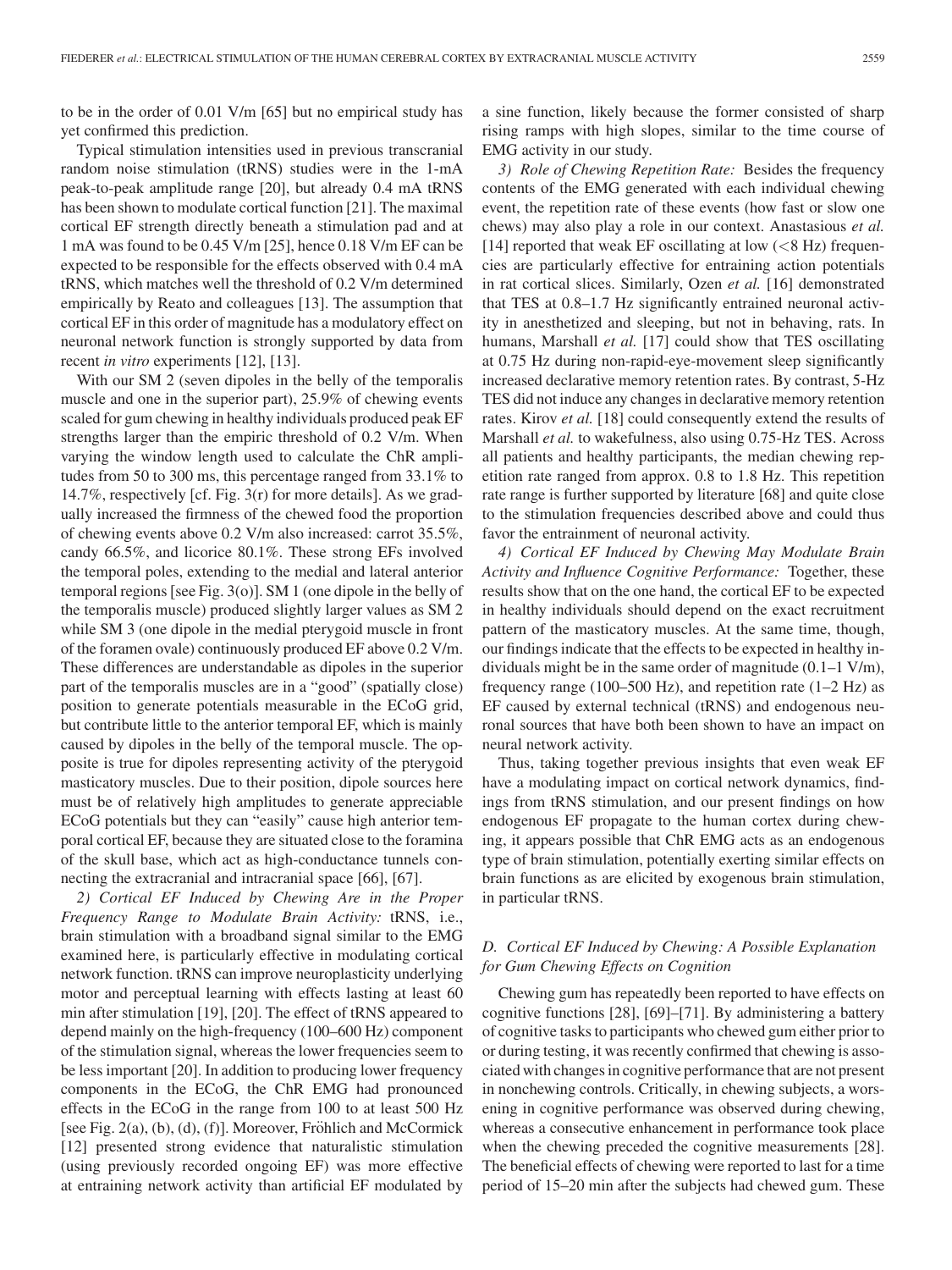effects were previously explained by indirect psychological effects, in particular by unspecific arousal. In contrast, based on the findings of the present study we propose that the observations on cognitive performance may at least partly be explained by direct electrical stimulation of the brain by one's own EMG. The cortical EF to be expected, especially in the anterior temporal lobe [see Fig. 3(o)], in healthy individuals during gum chewing might be in the same order of magnitude as both exogenously and endogenously caused EF that modulate cortical neuronal function (see above). The temporal pole and the adjacent area of the anterior and medial temporal lobe have been implicated in a wide range of cognitive functions [72]–[74] and (subtle) modulation of neuronal activity in these regions by masticatory EMG may, therefore, indeed contribute to the reported cognitive effects of chewing.

Generally, the underlying mechanisms and hence the range of effects that can be achieved with brain stimulation techniques goes far beyond the consequences of unspecific effects such as arousal [75]. The effects of tRNS have, for example, been linked to the phenomenon of stochastic resonance [20]. The notion of endogenous brain stimulation presents a novel principle by which interfering with and modulation of neural activity in the human brain may be possible. Among the many topics for further research that arise, evaluating the potential of endogenous brain stimulation as a new experimental tool and even for clinical application, complementary to the exogenous, technical brain stimulation currently used exclusively for this purpose, will be of particular importance.

## *E. Limitations*

Although we took great care to construct a detailed and precise analysis, some limitations of our results need to be discussed.

*1) Sample Size and Calibration/Scaling Procedure:* The results are based on a small sample, five epilepsy patients, only one of which we used for volume conduction modeling, and three healthy participants, which obviously restrains the generalization of our results. These should therefore be considered as tentative until confirmed in a larger sample. We took great care to use conservative parameters for the calibration and scaling procedure. By using the difference between the 10th and 90th percentile as chewing amplitude, we increased the robustness against noise but likely underestimated the true peak-to-peak amplitude of the chewing events. Progressive pooling of the noninvasive scaling data using the median instead of mean further increased our robustness against outliers but reduced the final percentage of trials above 0.2 V/m by an average of 7.8%. Similarly, by 100 Hz high-passing the ECoG signal before ChR amplitude analysis, the low-frequency components of the muscle activity (30–100 Hz) were discarded, again giving conservative estimates. To illustrate this, we show results of the calibration and scaling procedure for 55 Hz (above line-noise) high-passed data in Fig. 3(r).

*2) Source and Head Modeling:* Our simple source models qualitatively reproduced the measured intracranial topographies well, but more detailed EMG source models would further approximate the real electrical activity induced by chewing.

A more detailed representation of the skull-base chewing muscles would be desirable but could probably further increase the ChR EF.

The head model used in our study is also limited. Due to the brain shift that occurs when the skull of the patient is opened during surgery, the alignment of the preoperative MRI and the postimplantation images was most likely suboptimal. Therefore, we must expect some inaccuracy in our head model. It would be advantageous to use the postimplantation MRI for model construction, but this was hindered by large iatrogen air cavities as well as by large metal artifacts. We see two possibilities to improve our modeling in future work. First, following [76], if postimplantation MRI with inverted phase-encoding direction has additionally been measured, it should be possible to correct postimplantation MRI artifacts using a reversed gradient artifact correction approach [77]. Another strategy could be to model the brain shift as reported by [78] and subsequently use it for an improved registration of a preoperative MRI and a postimplantation CT. This procedure would also make it possible to model the metal contacts of the electrodes that could introduce local EF distortions. As only 4.15% of the silicone grid would be replaced by open metal contacts, we however anticipate that results should be influenced rather minimally.

The conductivities used in our study are widely used, but their accuracy could be further improved, such as by taking into account their inter- and intraindividual variabilities [79]– [81] and frequency dependence [80], [82]. Moreover, we could try to incorporate the known inhomogeneous and anisotropic conductivity of skull and brain [83]–[86]. As shown by [84] and [85], however, brain anisotropy only plays an important role for sources deep in the brain while we investigated sources outside of the brain. Taken together, therefore, we do not expect significant differences in the results for our specific simulation setup, due to these various model simplifications.

## V. CONCLUSION

We presented our first results toward clarifying whether endogenously produced EF beyond those arising from neuronal activity, e.g., in our case ChR EMG, can influence brain activity and function. Using an FEM head model, calibrated with intracranial ECoG data from an epilepsy patient and noninvasive EEG data from healthy participants, we could show that the amplitude of the ChR EMG expected to reach the cortex of healthy individuals during strong chewing might indeed be sufficiently strong to have such effects. The simulated amplitudes of the ChR cortical EF that we found were very close to the stimulation thresholds previously suggested for both endogenous and exogenous brain stimulation [12], [13], [21], [25]. The present study demonstrates that the combination of simultaneous intra- and extracranial EEG recordings with detailed FEM volume conductor modeling is a powerful approach to assess the impact of muscle activity on the human brain. We believe that this approach will also be useful in further studies on the electrical muscle effects on the brain. For example, such future research might gain further insight by using data from intracranial stereotactic EEG recordings alongside ECoG. Stereotactic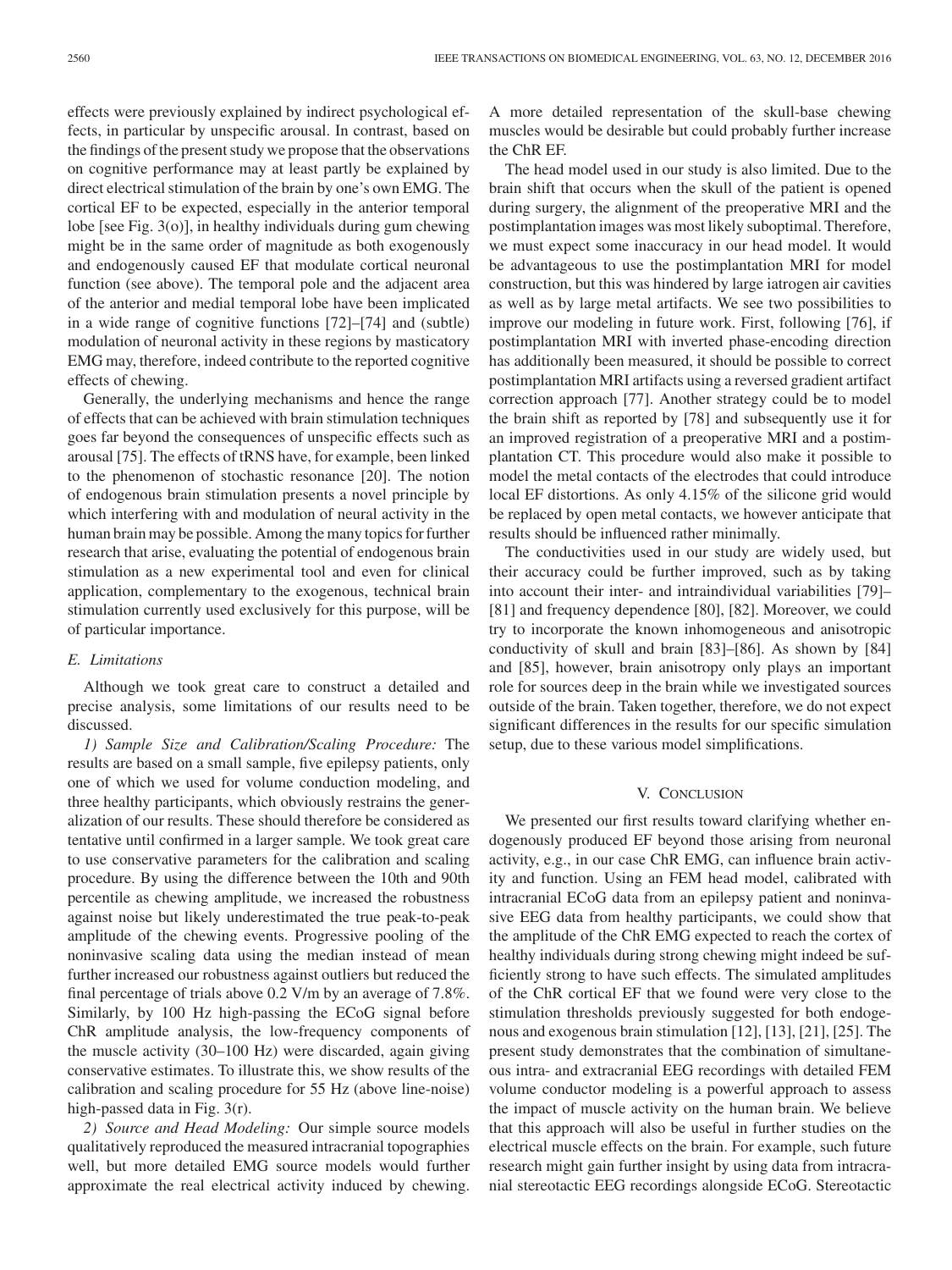recordings may offer additional information as such electrodes are sometimes implanted close to the temporal poles and skull base, where according to our findings, muscles effects should be especially strong.

#### ACKNOWLEDGMENT

L. D. J. Fiederer thanks his wife and his daughter for their continuous and loving support and without whom the hardships of research would be far less bearable.

#### **REFERENCES**

- [1] A. Arvanitaki, "Effects evoked in an axon by the activity of a contiguous one," *J. Neurophysiol.*, vol. 5, no. 2, pp. 89–108, Mar. 1942.
- [2] J. G. R. Jefferys and H. L. Haas, "Synchronized bursting of CA1 hippocampal pyramidal cells in the absence of synaptic transmission," *Nature*, vol. 300, no. 5891, pp. 448–450, Dec. 1982.
- [3] R. D. Traub *et al.*, "Simulation of hippocampal after discharges synchronized by electrical interactions," *Neuroscience*, vol. 14, no. 4, pp. 1033–1038, Apr. 1985.
- [4] C. Y. Chan and C. Nicholson, "Modulation by applied electric fields of Purkinje and stellate cell activity in the isolated turtle cerebellum," *J. Physiol.*, vol. 371, no. 1, pp. 89–114, Feb. 1986.
- [5] C. Y. Chan *et al.*, "Effects of electric fields on transmembrane potential and excitability of turtle cerebellar Purkinje cells in vitro," *J. Physiol.*, vol. 402, no. 1, pp. 751–771, Aug. 1988.
- [6] J. G. Jefferys, "Nonsynaptic modulation of neuronal activity in the brain: Electric currents and extracellular ions," *Physiol. Rev.*, vol. 75, no. 4, pp. 689–723, Oct. 1995.
- [7] M. Bikson et al., "Effects of uniform extracellular DC electric fields on excitability in rat hippocampal slices in vitro," *J. Physiol.*, vol. 557, no. 1, pp. 175–190, May 2004.
- [8] J. K. Deans *et al.*, "Sensitivity of coherent oscillations in rat hippocampus to AC electric fields," *J. Physiol.*, vol. 583, no. 2, pp. 555–565, Sep. 2007.
- [9] T. Radman *et al.*, "Spike timing amplifies the effect of electric fields on neurons: Implications for endogenous field effects," *J. Neurosci.*, vol. 27, no. 11, pp. 3030–3036, Mar. 2007.
- [10] C. A. Anastassiou *et al.*, "The effect of spatially inhomogeneous extracellular electric fields on neurons," *J. Neurosci.*, vol. 30, no. 5, pp. 1925–1936, Feb. 2010.
- [11] M. Zhang *et al.*, "Propagation of epileptiform activity can be independent of synaptic transmission, gap junctions, or diffusion and is consistent with electrical field transmission," *J. Neurosci.*, vol. 34, no. 4, pp. 1409–1419, Jan. 2014.
- [12] F. Fröhlich and D. A. McCormick, "Endogenous electric fields may guide neocortical network activity," *Neuron*, vol. 67, no. 1, pp. 129–143, Jul. 2010.
- [13] D. Reato et al., "Low-Intensity Electrical Stimulation Affects Network Dynamics by Modulating Population Rate and Spike Timing," *J. Neurosci.*, vol. 30, no. 45, pp. 15067–15079, Nov. 2010.
- [14] C. A. Anastassiou *et al.*, "Ephaptic coupling of cortical neurons," *Nature Neurosci.*, vol. 14, no. 2, pp. 217–223, Feb. 2011.
- [15] J. T. Francis *et al.*, "Sensitivity of neurons to weak electric fields," *J. Neurosci.*, vol. 23, no. 19, pp. 7255–7261, Aug. 2003.
- [16] S. Ozen *et al.*, "Transcranial electric stimulation entrains cortical neuronal populations in rats," *J. Neurosci.*, vol. 30, no. 34, pp. 11476–11485, Aug. 2010.
- [17] L. Marshall *et al.*, "Boosting slow oscillations during sleep potentiates memory," *Nature*, vol. 444, no. 7119, pp. 610–613, Nov. 2006.
- [18] R. Kirov *et al.*, "Slow oscillation electrical brain stimulation during waking promotes EEG theta activity and memory encoding," *Proc. Nat. Acad. Sci.*, vol. 106, no. 36, pp. 15460–15465, Sep. 2009.
- [19] A. Fertonani *et al.*, "Random noise stimulation improves neuroplasticity in perceptual learning," *J. Neurosci.*, vol. 31, no. 43, pp. 15416–15423, Oct. 2011.
- [20] D. Terney *et al.*, "Increasing human brain excitability by transcranial high-frequency random noise stimulation," *J. Neurosci.*, vol. 28, no. 52, pp. 14147–14155, Dec. 2008.
- [21] V. Moliadze *et al.*, "Close to threshold transcranial electrical stimulation preferentially activates inhibitory networks before switching to excitation

with higher intensities," *Brain Stimulation*, vol. 5, no. 4, pp. 505–511, Oct. 2012.

- [22] B. Pollok *et al.*, "The effect of transcranial alternating current stimulation (tACS) at alpha and beta frequency on motor learning," *Behav. Brain Res.*, vol. 293, pp. 234–240, Oct. 2015.
- [23] M. Meinzer et al., "Electrical brain stimulation improves cognitive performance by modulating functional connectivity and task-specific activation," *J. Neurosci.*, vol. 32, no. 5, pp. 1859–1866, Feb. 2012.
- [24] C. A. Dockery et al., "Enhancement of planning ability by transcranial direct current stimulation," *J. Neurosci.*, vol. 29, no. 22, pp. 7271–7277, Jun. 2009.
- [25] A. Datta et al., "Gyri -precise head model of transcranial DC stimulation: Improved spatial focality using a ring electrode versus conventional rectangular pad," *Brain Stimulation*, vol. 2, no. 4, pp. 201–207, Oct. 2009.
- [26] H. Otsubo *et al.*, "High-frequency oscillations of ictal muscle activity and epileptogenic discharges on intracranial EEG in a temporal lobe epilepsy patient," *Clin. Neurophysiol.*, vol. 119, no. 4, pp. 862–868, Apr. 2008.
- [27] H. Liu *et al.*, "Evaluation of a BSS algorithm for artifacts rejection in epileptic seizure detection," in *Proc. 26th Annu. Int. Conf. IEEE Eng. Med. Biol. Soc.*, Jan. 2004, vol. 1, pp. 91–4.
- [28] S. V. Onyper et al., "Cognitive advantages of chewing gum. Now you see them, now you don't," *Appetite*, vol. 57, no. 2, pp. 321–328, Oct. 2011.
- [29] G. H. Klem *et al.*, "The ten-twenty electrode system of the international federation. The international federation of clinical neurophysiology," *Electroencephalogr. Clin. Neurophysiol. Suppl.*, vol. 52, no. suppl., pp. 3–6, 1999.
- [30] T. Ball *et al.*, "Signal quality of simultaneously recorded invasive and non-invasive EEG," *NeuroImage*, vol. 46, no. 3, pp. 708–716, Jul. 2009.
- [31] N. E. Crone *et al.*, "High-frequency gamma oscillations and human brain mapping with electrocorticography," *Progress Brain Res.*, vol. 159, pp. 275–295, 2006.
- [32] V. L. Towle *et al.*, "Frequency domain analysis of human subdural recordings," *J. Clin. Neurophysiol.*, vol. 24, no. 2, pp. 205–213, Apr. 2007.
- [33] Y. Benjamini and Y. Hochberg, "Controlling the false discovery rate: A practical and powerful approach to multiple testing," *J. Roy. Statist. Soc. Ser. B Methodol.*, vol. 57, no. 1, pp. 289–300, 1995.
- [34] M. Jenkinson et al., "BET2: MR-based estimation of brain, skull and scalp surfaces," in *Proc. 11th Annu. Meeting Org. Human Brain Mapping*, 2005, pp. 12–16.
- [35] Y. Zhang et al., "Segmentation of brain MR images through a hidden Markov random field model and the expectation-maximization algorithm," *IEEE Trans. Med. Imag.*, vol. 20, no. 1, pp. 45–57, Jan. 2001.
- [36] M. W. Woolrich *et al.*, "Bayesian analysis of neuroimaging data in FSL," *NeuroImage*, vol. 45, no. 1, Supplement 1, pp. S173–S186, Mar. 2009.
- [37] J. L. Fernández-Torre et al., "Comparison of sphenoidal, foramen ovale and anterior temporal placements for detecting interictal epileptiform discharges in presurgical assessment for temporal lobe epilepsy," *Clin. Neurophysiol.*, vol. 110, no. 5, pp. 895–904, May 1999.
- [38] A. M. Kanner *et al.*, "The utility of placing sphenoidal electrodes under the foramen ovale with fluoroscopic guidance," *J. Clin. Neurophysiol.*, vol. 12, no. 1, pp. 72–81, Jan. 1995.
- [39] U. C. Wieshmann et al., "Foramen ovale recordings: A presurgical investigation in epilepsy," *Eur. Neurol.*, vol. 49, no. 1, pp. 3–7, 2003.
- [40] D. Zumsteg *et al.*, "Source localization of mesial temporal interictal epileptiform discharges: Correlation with intracranial foramen ovale electrode recordings," *Clin. Neurophysiol.*, vol. 116, no. 12, pp. 2810–2818, Dec. 2005.
- [41] J. L. Fernández-Torre et al., "Generation of scalp discharges in temporal lobe epilepsy as suggested by intraoperative electrocorticographic Recordings," *J. Neurol. Neurosurgery Psychiatry*, vol. 67, no. 1, pp. 51–58, Jul. 1999.
- [42] B. C. Heasman *et al.*, "A hole in the skull distorts substantially the distribution of extracranial electrical fields in an in vitro model," *J. Clin. Neurophysiol.*, vol. 19, no. 2, pp. 163–171, 2002.
- [43] D. Nayak et al., "Characteristics of scalp electrical fields associated with deep medial temporal epileptiform discharges," *Clin. Neurophysiol.*, vol. 115, no. 6, pp. 1423–1435, Jun. 2004.
- [44] M. Sparkes *et al.*, "Mechanisms involved in the conduction of anterior temporal epileptiform discharges to the scalp," *Clin. Neurophysiol.*, vol. 120, no. 12, pp. 2063–2070, Dec. 2009.
- [45] A. Berlis *et al.*, "Direct and CT measurements of canals and foramina of the skull base," *Brit. J. Radiol.*, vol. 65, no. 776, pp. 653–661, Aug. 1992.
- [46] D. Weber, Bioelectromagnetism MATLAB Toolbox. 2009.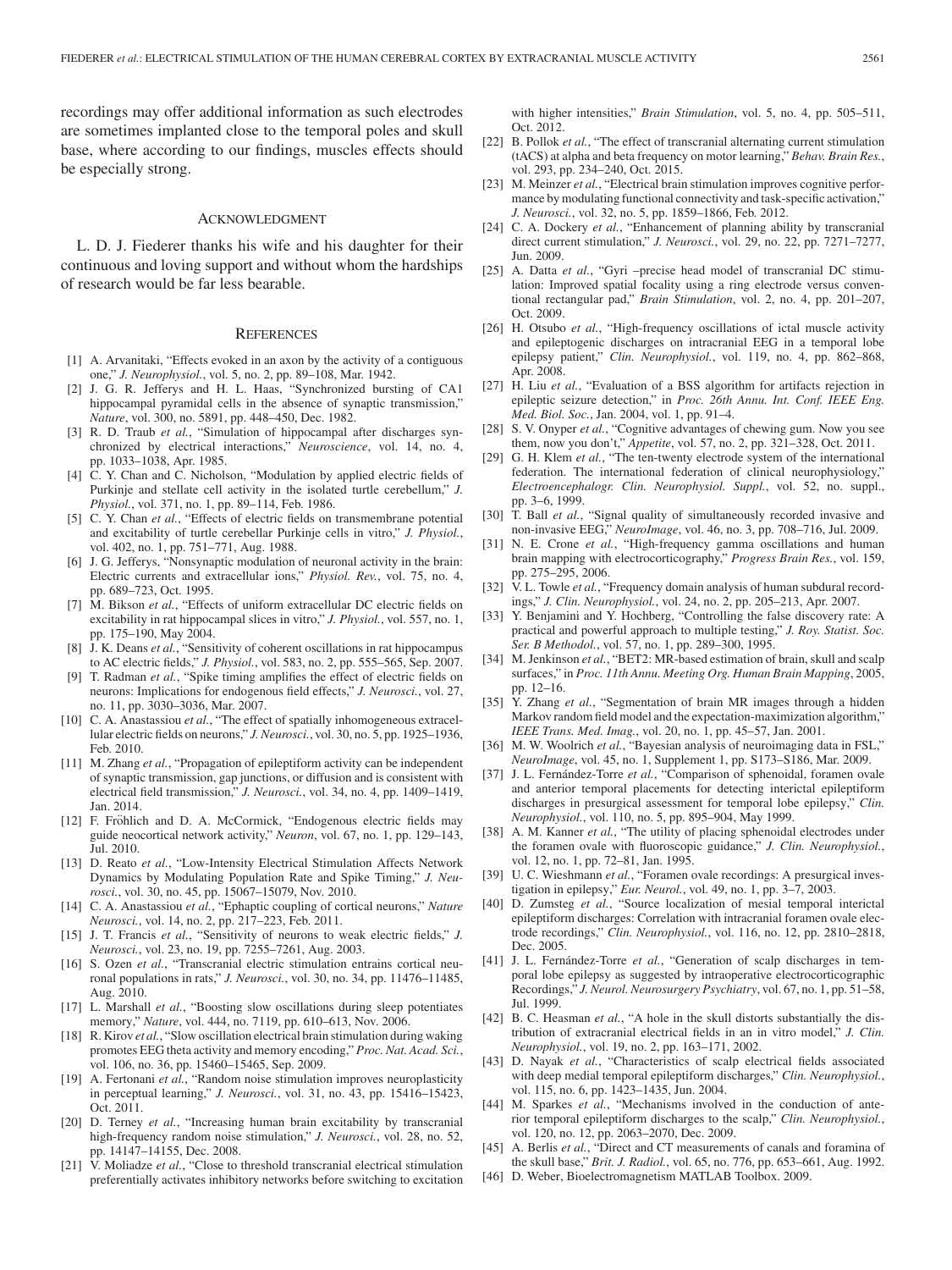- [47] L. van der Maaten et al., "Dimensionality reduction: A comparative review," Tilburg Univ., Tilburg, Netherlands, Tech Rep. TiCC TR 2009–005, 2009, pp. 1–35.
- [48] C. H. Wolters *et al.*, "Geometry-adapted hexahedral meshes improve accuracy of finite-element-method-based EEG source analysis," *IEEE Trans. Biomed. Eng.*, vol. 54, no. 8, pp. 1446–1453, Aug. 2007.
- [49] SimBio Development Group, SimBio—A generic environment for bionumerical simulations. 2012.
- [50] J. Vorwerk *et al.*, "Comparison of boundary element and finite element approaches to the EEG forward problem," in *Proc. 46 DGBMT Annu. Conf.*, Jena, Germany, 2012, vol. 57, pp. 795–798.
- [51] C. H. Wolters *et al.*, "Numerical approaches for dipole modeling in finite element method based source analysis," *Int. Congr. Series*, vol. 1300, pp. 189–192, Jun. 2007.
- [52] J. Haueisen *et al.*, "On the influence of volume currents and extended sources on neuromagnetic fields: A simulation study," *Ann. Biomed. Eng.*, vol. 23, no. 6, pp. 728–739, Dec. 1995.
- [53] R. Oostenveld and P. Praamstra, "The five percent electrode system for high-resolution EEG and ERP measurements," *Clin. Neurophysiol.*, vol. 112, no. 4, pp. 713–719, Apr. 2001.
- [54] G. A. Malandraki et al., "Neural activation of swallowing and swallowingrelated tasks in healthy young adults: An attempt to separate the components of deglutition," *Hum. Brain Mapping*, vol. 30, no. 10, pp. 3209–3226, Oct. 2009.
- [55] M. Onozuka *et al.*, "Mapping brain region activity during chewing: A functional magnetic resonance imaging study," *J. Dental Res.*, vol. 81, no. 11, pp. 743–746, Nov. 2002.
- [56] N. E. Crone *et al.*, "Functional mapping of human sensorimotor cortex with electrocorticographic spectral analysis. I. Alpha and beta event-related desynchronization," *Brain*, vol. 121, no. 12, pp. 2271–2299, Dec. 1998.
- [57] G. Pfurtscheller and F. H. Lopes da Silva, "Event-related EEG/MEG synchronization and desynchronization: Basic principles," *Clin. Neurophysiol.*, vol. 110, no. 11, pp. 1842–1857, Nov. 1999.
- [58] B. Lanfer et al., "Influence of a silastic ECoG grid on EEG/ECoG based source analysis," *Brain Topogr.*, vol. 26, no. 2, pp. 212–228, Apr. 2013.
- [59] Y. Zhang *et al.*, "A cortical potential imaging study from simultaneous extra- and intracranial electrical recordings by means of the finite element method," *NeuroImage*, vol. 31, no. 4, pp. 1513–1524, Jul. 2006.
- [60] N. von Ellenrieder *et al.*, "Extent of cortical generators visible on the scalp: Effect of a subdural grid," *NeuroImage*, vol. 101, pp. 787–795, Nov. 2014.
- [61] J. X. Tao *et al.*, "Intracranial EEG substrates of scalp EEG interictal spikes," *Epilepsia*, vol. 46, no. 5, pp. 669–676, May 2005.
- [62] J. X. Tao *et al.*, "Cortical substrates of scalp EEG epileptiform discharges," *J. Clin. Neurophysiol.*, vol. 24, no. 2, pp. 96–100, Apr. 2007.
- [63] T. Ball *et al.*, "Movement related activity in the high gamma range of the human EEG," *NeuroImage*, vol. 41, no. 2, pp. 302–310, Jun. 2008.
- [64] F. Darvas *et al.*, "High gamma mapping using EEG," *NeuroImage*, vol. 49, no. 1, pp. 930–938, Jan. 2010.
- [65] J. C. Weaver *et al.*, "Theoretical limits on the threshold for the response of long cells to weak extremely low frequency electric fields due to ionic and molecular flux rectification," *Biophys. J.*, vol. 75, no. 5, pp. 2251–2254, Nov. 1998.
- [66] L. D. J. Fiederer *et al.*, "The role of blood vessels in high-resolution volume conductor head modeling of EEG," *NeuroImage*, vol. 128, pp. 193–208, Mar. 2016.
- [67] B. Lanfer *et al.*, "Influences of skull segmentation inaccuracies on EEG source analysis," *NeuroImage*, vol. 62, no. 1, pp. 418–431, Aug. 2012.
- [68] J. M. C. Po *et al.*, "Time-frequency analysis of chewing activity in the natural environment," *J. Dental Res.*, vol. 90, no. 10, pp. 1206–1210, Oct. 2011.
- [69] A. Smith, "Effects of chewing gum on mood, learning, memory and performance of an intelligence test," *Nutritional Neurosci.*, vol. 12, no. 2, pp. 81–88, Apr. 2009.
- [70] L. Tucha and W. Simpson, "The role of time on task performance in modifying the effects of gum chewing on attention," *Appetite*, vol. 56, no. 2, pp. 299–301, Apr. 2011.
- [71] L. Wilkinson *et al.*, "Chewing gum selectively improves aspects of memory in healthy volunteers," *Appetite*, vol. 38, no. 3, pp. 235–236, Jun. 2002.
- [72] R. N. Spreng *et al.*, "The common neural basis of autobiographical memory, prospection, navigation, theory of mind, and the default mode: A quantitative meta-analysis," *J. Cogn. Neurosci.*, vol. 21, no. 3, pp. 489– 510, May 2008.
- [73] R. A. Mar, "The neural bases of social cognition and story comprehension," *Annu. Rev. Psychol.*, vol. 62, no. 1, pp. 103–134, 2011.
- [74] I. R. Olson *et al.*, "The enigmatic temporal pole: A review of findings on social and emotional processing," *Brain*, vol. 130, no. 7, pp. 1718–1731, Jul. 2007.
- [75] S. Borchers *et al.*, "Direct electrical stimulation of human cortex—the gold standard for mapping brain functions?," *Nature Rev. Neurosci.*, vol. 13, no. 1, pp. 63–70, Jan. 2012.
- [76] S. Skare and J. L. R. Andersson, "Correction of MR image distortions induced by metallic objects using a 3D cubic B-spline basis set: Application to stereotactic surgical planning," *Magn. Resonance Med.*, vol. 54, no. 1, pp. 169–181, Jul. 2005.
- [77] L. Ruthotto *et al.*, "Diffeomorphic susceptibility artifact correction of diffusion-weighted magnetic resonance images," *Phys. Med. Biol.*, vol. 57, no. 18, pp. 5715–5731, Sep. 2012.
- [78] G. Soza, "Registration and simulation for the analysis of intraoperative brain shift," PhD thesis, Friedrich-Alexander-Universität Erlangen-Nürnberg, 2005, http://opus4.kobv.de/opus4-fau/files/175/Dissertation\_ Soza\_2005.pdf.
- [79] L. A. Geddes and L. E. Baker, "The specific resistance of biological material—A compendium of data for the biomedical engineer and physiologist," *Med. Biol. Eng.*, vol. 5, no. 3, pp. 271–293, May 1967.
- [80] C. Gabriel *et al.*, "The dielectric properties of biological tissues: I. Literature survey," *Phys. Med. Biol.*, vol. 41, no. 11, pp. 2231–2249, Nov. 1996.
- [81] S. K. Law, "Thickness and resistivity variations over the upper surface of the human skull," *Brain Topography*, vol. 6, no. 2, pp. 99–109, 1993.
- [82] S. Gabriel et al., "The dielectric properties of biological tissues: II. Measurements in the frequency range 10 Hz to 20 GHz," *Phys. Med. Biol.*, vol. 41, no. 11, pp. 2251–2269, Nov. 1996.
- [83] M. Dannhauer et al., "Modeling of the human skull in EEG source analysis," *Hum. Brain Mapping*, vol. 32, no. 9, pp. 1383–1399, Sep. 2011.
- [84] M. Rullmann *et al.*, "EEG source analysis of epileptiform activity using a 1 mm anisotropic hexahedra finite element head model," *NeuroImage*, vol. 44, no. 2, pp. 399–410, Jan. 2009.
- [85] C. H. Wolters *et al.*, "Influence of tissue conductivity anisotropy on EEG/MEG field and return current computation in a realistic head model: A simulation and visualization study using high-resolution finite element modeling," *NeuroImage*, vol. 30, no. 3, pp. 813–826, Apr. 2006.
- [86] J. Vorwerk *et al.*, "A guideline for head volume conductor modeling in EEG and MEG," *NeuroImage*, vol. 100, pp. 590–607, Oct. 2014.



**Lukas Dominique Josef Fiederer** was born in Meyrin, Switzerland, in 1988. He received the Dipl. Biol. degree in biology from the University of Freiburg, Freiburg, Germany, in 2012. He is currently working toward the doctoral thesis (Dr. rer. nat.) at the University Medical Center Freiburg, Freiburg, Germany.

Since 2013, he is also in charge of the EEG laboratory of the Intracranial EEG and Brain Imaging Lab, Epilepsy Center, University Medical Center Freiburg, Freiburg, Germany. His main research interests in-

clude human electrophysiology, in particular surface EEG and invasive EEG, their measurement, analysis and simulation/reconstruction using highly detailed and individualized FEM head models.



**Jacob Lahr** received the M.D. degree from Albert-Ludwigs University, Freiburg, Germany, in 2011.

He is currently a Resident in the Department of Psychiatry, University Medical Center of Freiburg, Freiburg, Germany. His research fields include signal quality in intracranial electroencephalography and noninvasive brain stimulation.